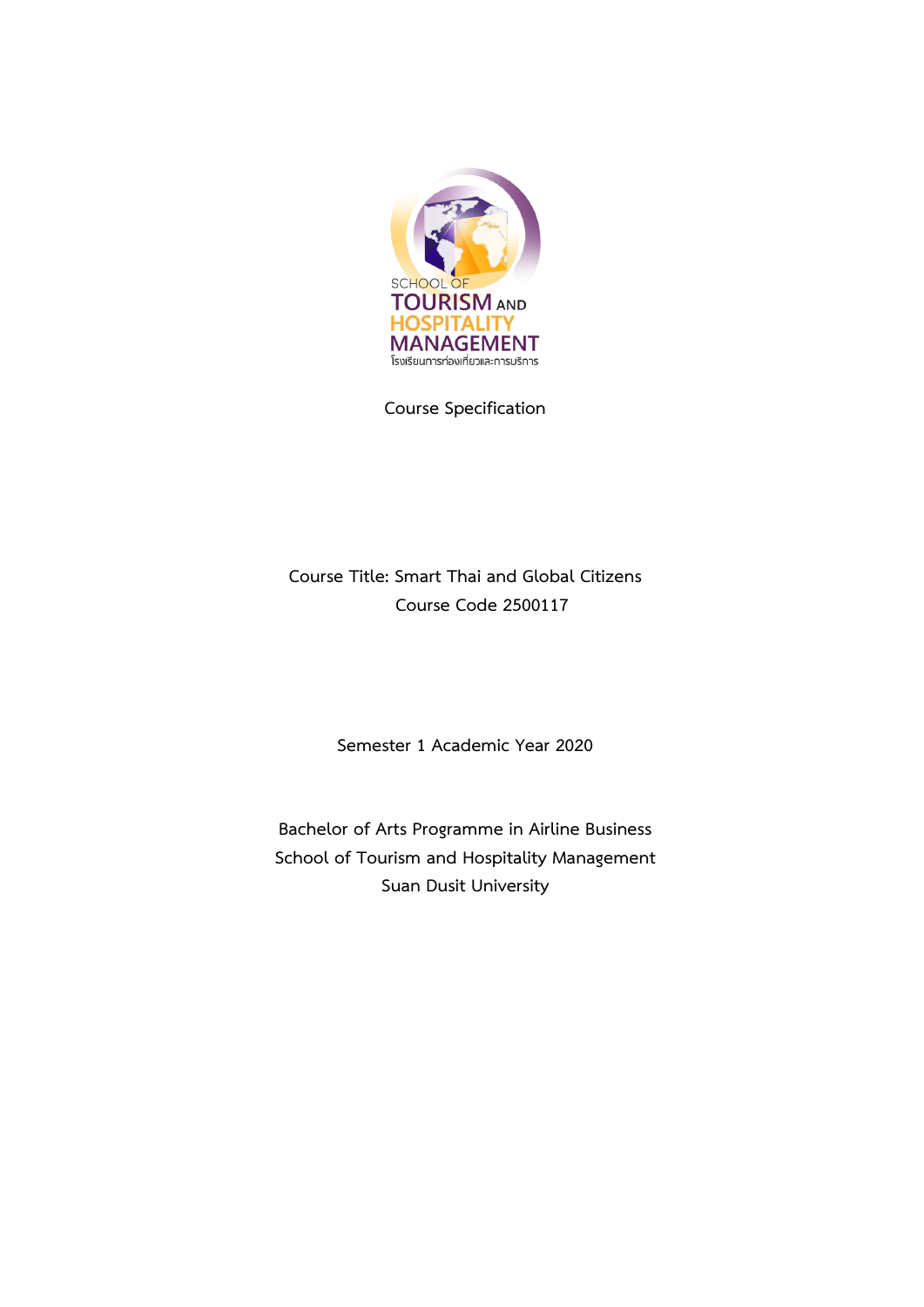# **Content**

| Section 1 | General information                             | 3            |
|-----------|-------------------------------------------------|--------------|
| Section 2 | Aims and Objectives                             | 4            |
| Section 3 | Course Description and Implementation           | 4            |
| Section 4 | Development of Students' Learning Outcomes      | $\mathsf{h}$ |
| Section 5 | Teaching and Evaluation Plans                   |              |
| Section 6 | Teaching Materials and Resources                | 13           |
| Section 7 | Evaluation and Improvement of Course Management | 14           |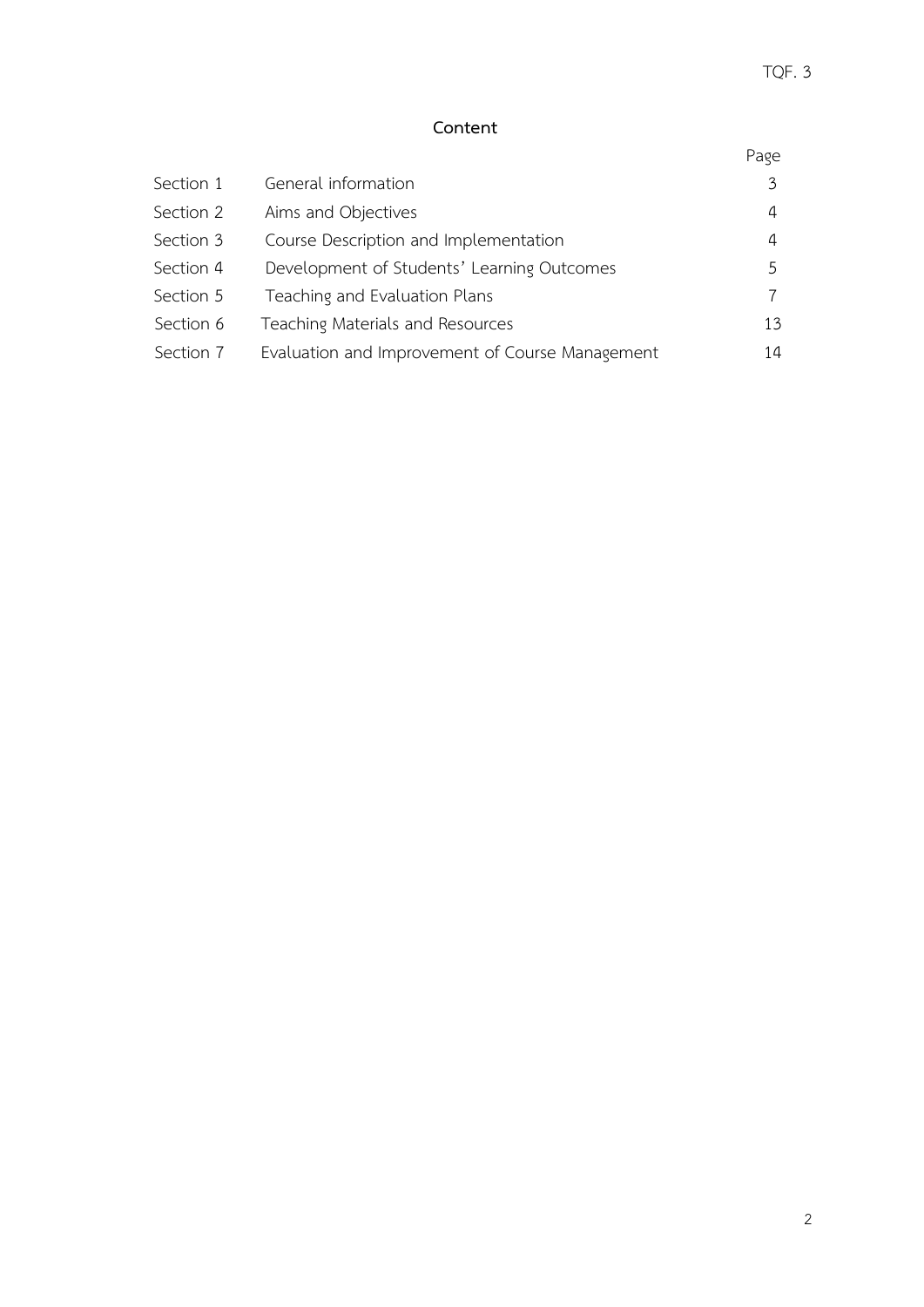# **Course Specification**

**Name of institution** Suan Dusit University

**Campus/faculty/department** School of Tourism and Hospitality Management

# **Section1 General Information**

# **1. Course code and course title**

2500117 Smart Thai and Global Citizens

# **2. Number of credits**

 $4(2-4-6)$ 

# **3. Curriculum and type of subject**

3.1 B.A. (Hospitality Management, International Program)

3.2 Type of Subject - Core course

# **4. Responsible faculty members**

**4.1 Course Coordinator** A.Thianrat Chatphattaraphon

 **4.2 Instructors** A.Thianrat Chatphattaraphon **Section** J1

# **5. Semester / year of study**

Semester 1st academic year 2020

## **6. Pre-requisite (if any)**

None

**7. Co-requisites (if any)**

None

# **8. Venue of study**

Suan Dusit University

**9. Date of latest revision**

June 25, 2020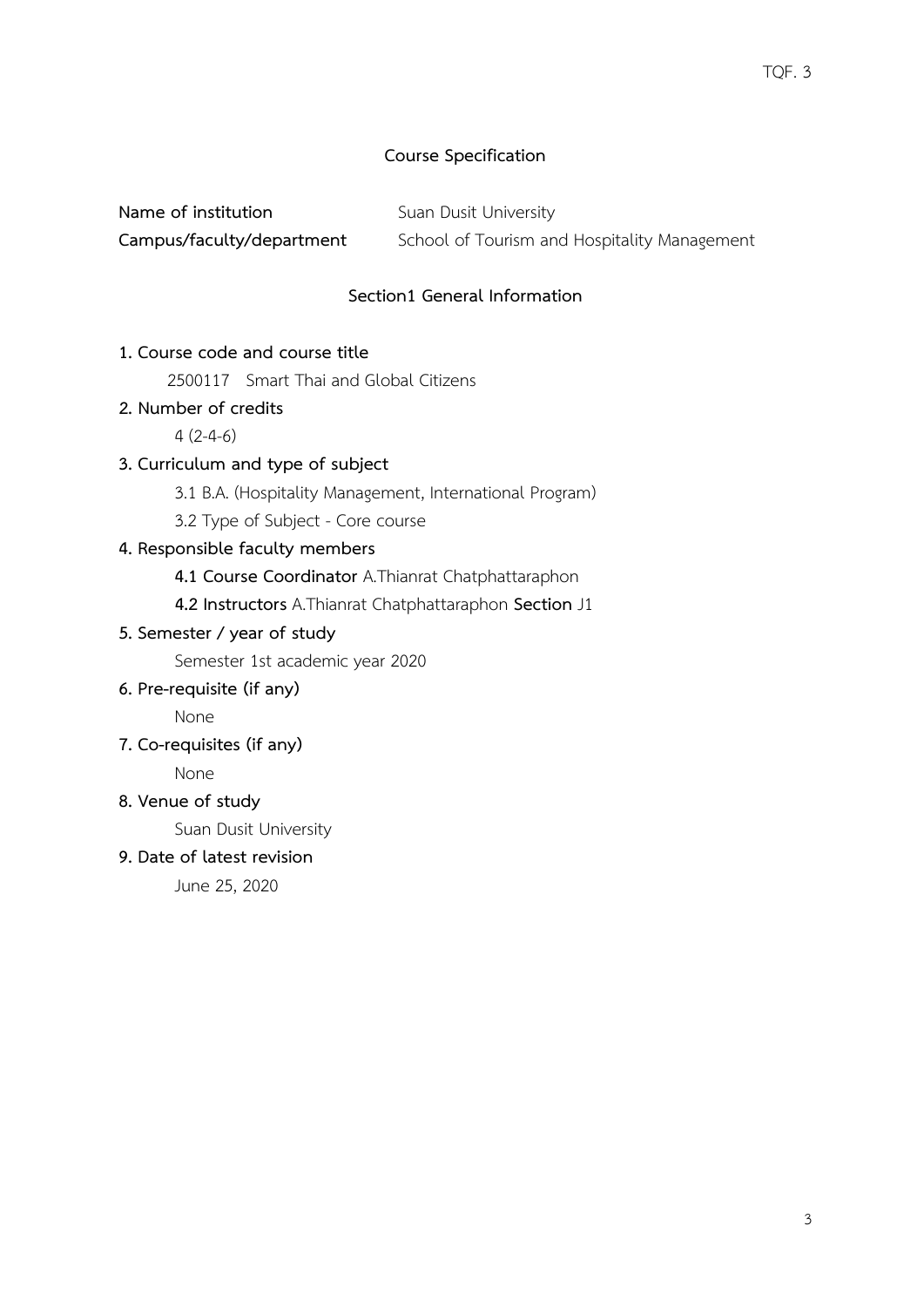## **Section 2 Aims and Objectives**

#### **1. Aims of the Course**

#### **1.1 Cognitive skills (knowledge gained from studying)**

1.1.1 Basic knowledge about the history of Thai society and the world society

1.1.2 Have understanding and can explain the changes and adaptations of Thai. In the world of society, culture, economy, politics, environment, technology and various types of threats.

1.1.3 can explain the unique heritage of Thai citizenship That is based on a society that has patriotism, religion and monarchy in accordance with the context of the 21st century world society

1.1.4 Can explain about rights Duties and responsibilities for society as a whole as Thai citizens and world citizens. Enable to examine application of personality development in career of the airlines business concepts and practice to the operation of key organizations and enterprises in various to tourism and hospitality industry sectors.

#### **1.2 Skill (Ability, practice skills, IT usage received from studying**

1.2.1 Have skills in thinking, analyzing, solving problems amid the changing circumstances Of Thai society and world society in the dimension of Thai citizens and world citizens who have a peaceful living together

1.2.2 Have skills in researching, selecting Information from various sources in the 21st century, as well as knowing various media such as books, learning resources and various types of information technology

1.2.3 Have creative skills to interact with others and can adapt in a multicultural society appropriately

1.2.4 Have appropriate self-management skills and can apply the knowledge that has been applied.

To live in the future under the duty of being a Thai citizen and a good world citizen.

#### **1.3 Morality and Ethics (Attitude, morality and ethics from studied**

1.3.1 Have morality and ethics according to the principles of each religion in the world society. Including behaving according to the characteristics of good Thai values

1.3.2 There is a sense of responsibility for self and society. Including having a public mind and being able to treat themselves and others as good Thai citizens and world citizens

1.3.3 Recognizing the diversity of multiculturalism and peaceful coexistence.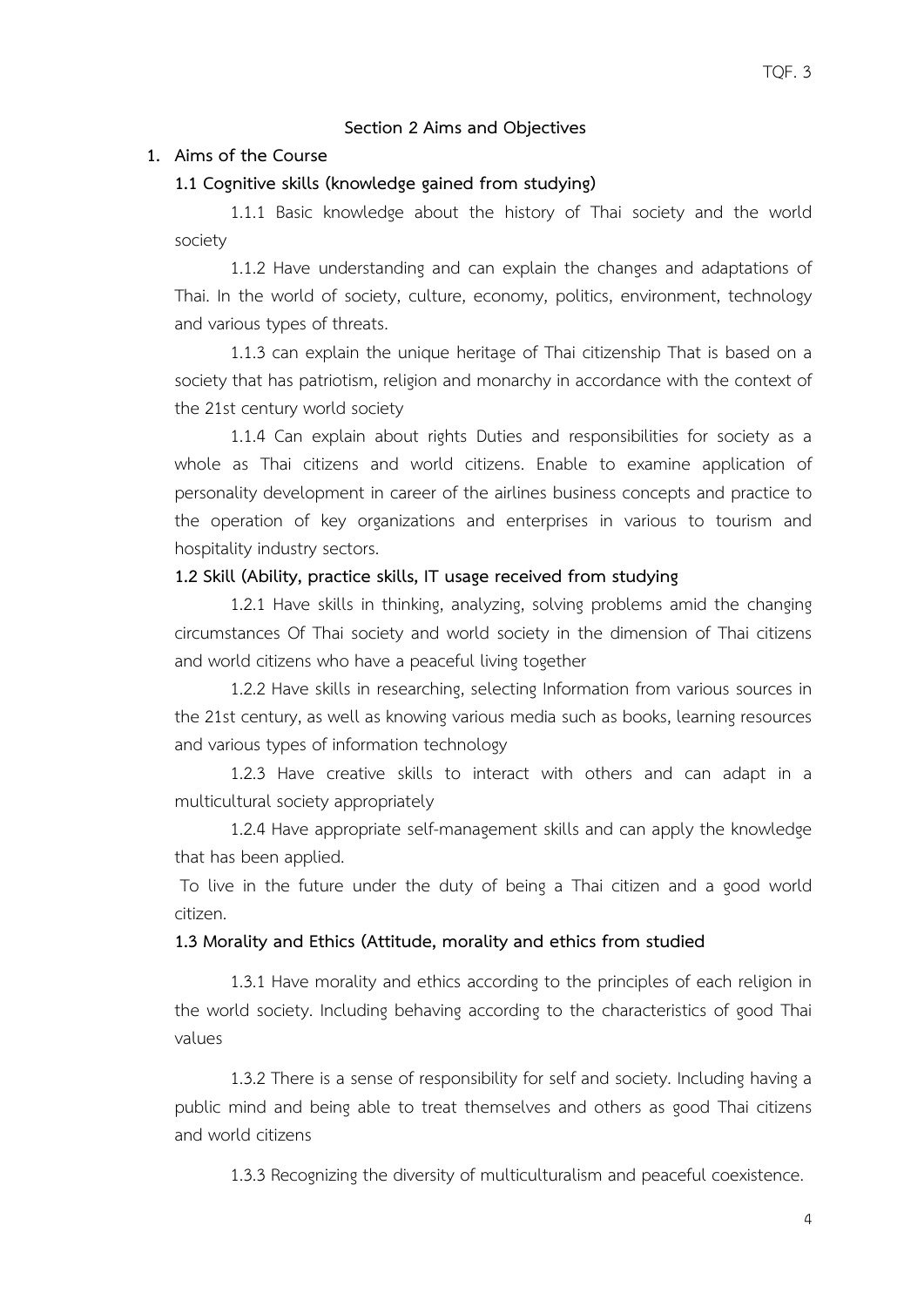## **2. Objectives of Course Development/Modification**

In order to be a course that is perfect for the changing situation in the context of Thai society Under the context of global society In the social, economic, and political dimensions, therefore it is necessary to improve the content of various classes Always up to date And must also know and select reliable information from various sources With many types To bring teaching and learning to students Which will make the students know how to change Able to adapt under the changing circumstances of Thai society and the world society As well as able to solve various problems That arises from living with others in a multicultural society as a Thai citizen and a world citizen with a peaceful approach.

#### **Section 3: Course Description and Implementation**

#### **1. Course Description**

History of Thai and global societies from the past up to the present, wisdom heritage in various fields related to identity of being Thai and philosophy of sufficiency economy, to adapt oneself to changes in the global society, building up skills of analytical thinking and problem solution, collaboration and peaceful coexistence with others, responsibility for the society, anti-corruption attitude, awareness of one's duty and one's individual identification as Thai and global citizens, as well as respect to human rights and cultural diversity.

| Lecture<br>(Hour) | Additional class<br>(Hour)                                 | Laboratory/field<br>trip/internship<br>(Hour) | Self-study<br>(Hour) |
|-------------------|------------------------------------------------------------|-----------------------------------------------|----------------------|
| 30                | teaching according<br>to the needs of<br>specific students | 60                                            | 90                   |

#### **2. Number of Hours per Semester**

#### **3. Number of hours that the lecturer provides individual counseling and guidance**

The faculty member provides academic advice and guidance to students (individual/group) 12 hours/week. Time and date will be informed at the first section.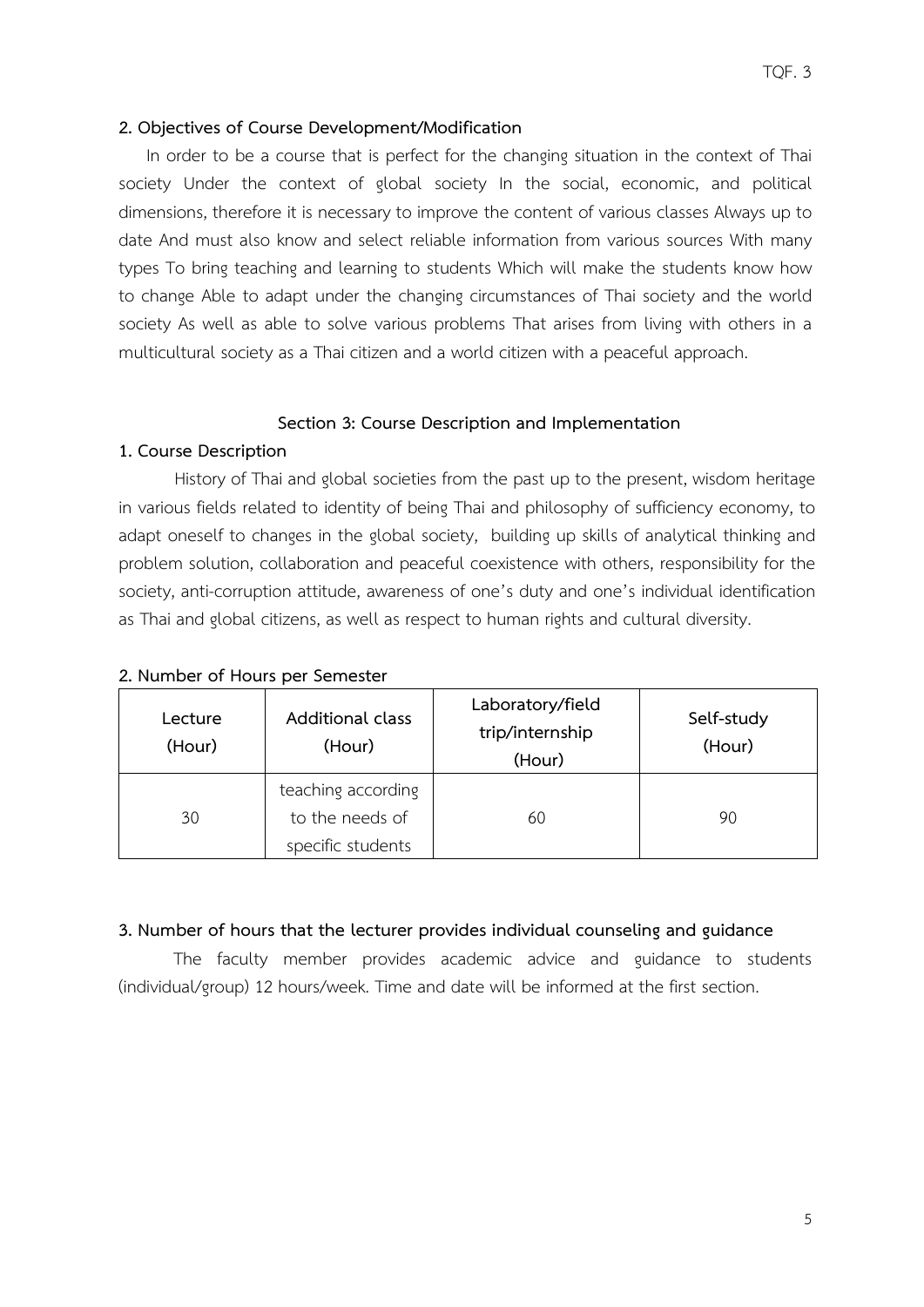## **Section 4 Development of Students' Learning Outcomes**

**1. Morality and Ethics**

 **1.1.1 Have good characteristics according to Thai values, ie behaving according to the moral principles and ethics. There is love, patriarchy, faithfulness, discipline, keeping the law, ideology. In good things, having gratitude, having respect, respecting, respecting adults and know how to preserve Thai culture and traditions**

**1.1.2 Saving in according to the sufficiency economy philosophy**

**1.1.3 There are public minds including sacrificial mental features. For the sake of public interest, caring for others. .**

**1.1.4 Proud of Thai being.**

 **1.1.5 Attitude to reject corruption Expression of thoughts and behavior.**

 **1.2 Teaching methods**

**1.2.1 Design learning activities by instructors Moral and ethical by case studies**

**1.2.2 Focus on student participation in learning activities By taking examples of case studies from various events occurring in society To develop skills in analytical thinking, synthesis and application in real life**

**1.2.3 Organize special activities that encourage learners to develop moral learning. Ethics as defined in the course continuously**

**1.2.4 Assign students to produce works that reflect moral and ethical characteristics according to group learning outcomes**

**1.2.5 The instructor expresses a good model of morality. Ethics and responsibility.**

 **1.3 Evaluation methods**

1.3.1 Assessed by attendance and job submissions of students according to the schedule

1.3.2 Assessment during participation in activities and behavioral expressions that occur During working together

1.3.3 Observe the behavior that students express during their studies.

1.3.4 Assess from responsibility and being a public mind

1.3.5 Observe from Moral learners Ethics after completion of teaching and learning in each unit or each semester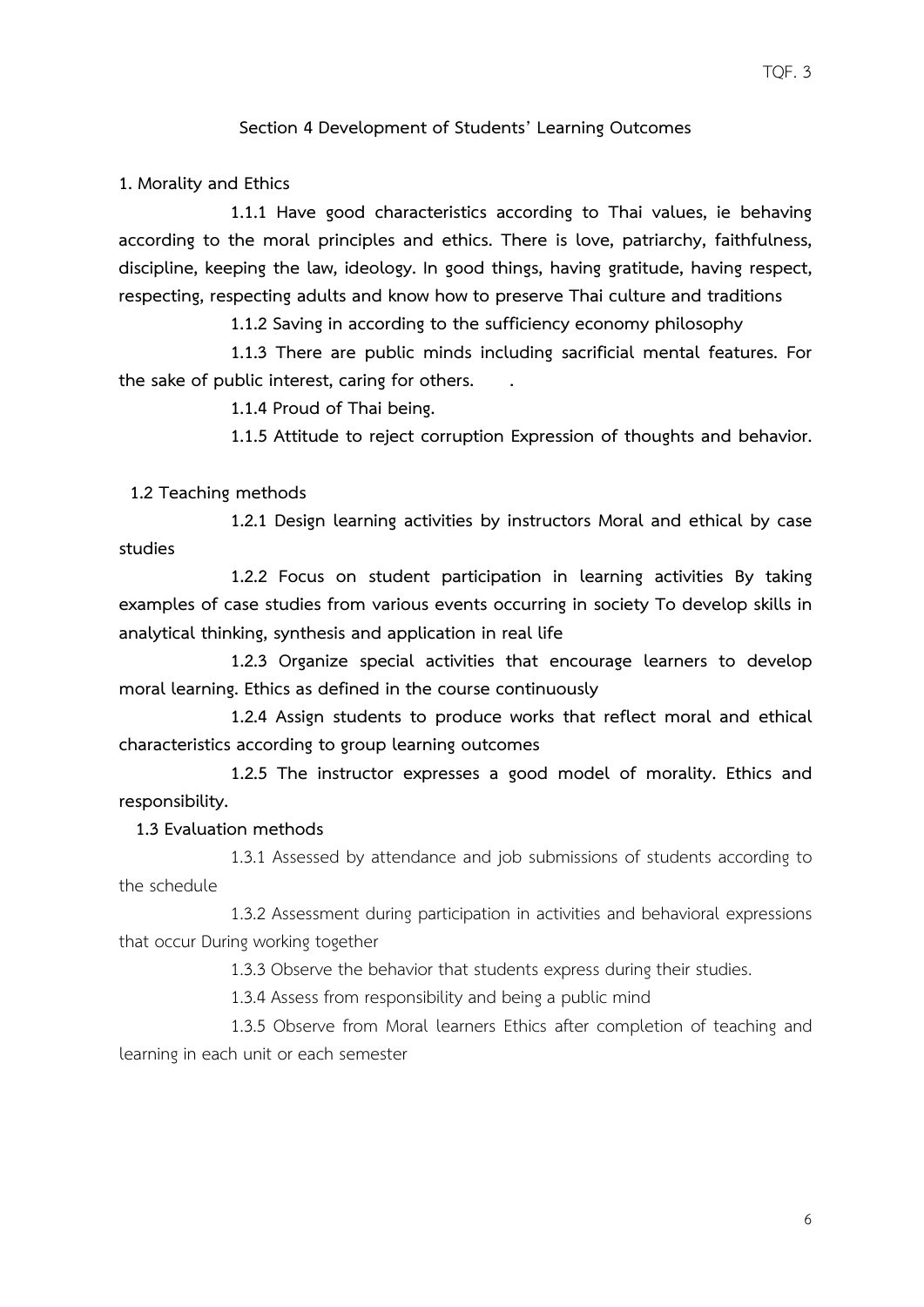## **2. Knowledge development**

## **2.1 Knowledge learning results**

#### **2.1.1 Has extensive knowledge to enhance human integrity.**

## **2.1.2 There is a worldwide view**.

2.1.3Having knowledge and understanding in matters relating to themselves and others, society, arts, culture and nature.

## **2.2 Teaching Method**

2.2.1 Design learning activities by instructors to analyze learning behavior and results Learning in knowledge, covering the map, distributing responsibility, standards, learning outcomes and designing learning activities with learning activities such as lectures in the concept of Organizing active learning activities for students (centered on students) Group discussions Inquiry Based Learning Problem Based Learning and Brainstorming (Brainstorming) from self-study through internet information network and various media.

 2.2.2 Use learning methods that focus on learners with a variety of learning activities in accordance with the subject matter in the course, such as using case studies, conversation, brainstorming, large group discussions, subgroups and presentation of knowledge content. Class

 2.2.3 Learning from real situations by inviting experts with direct experience to be special speakers to provide specific knowledge. Project activities Including sharing experiences Education from teachers with expertise and from speakers or local wisdom.

2.2.4 Organize activities to promote learning covering content according to the distribution map. Responsibilities, standards, learning outcomes (Curriculum Mapping) in courses by assigning individual tasks and subgroups.

2.2.5 Organize learning activities that encourage learners to study Learn how to seek knowledge and self-study summaries through the information network (internet) and various media

#### **2.3 Teaching methods**

2.3.1 Question-answer knowledge learned during learning management

2.3.2 Quiz after learning each week

2.3.3 Answering questions at the end of the lesson

2.3.4 Test before class Mid-term tests and final tests at the end

semester

2.3.5 Assessment from the work piece and the achievement of the work, such as project work report

2.3.6 Assessment of learning outcomes that occurred during the course of learning promotion activities in courses such as discussion of the content in the lesson Small group activities Presentation of class page.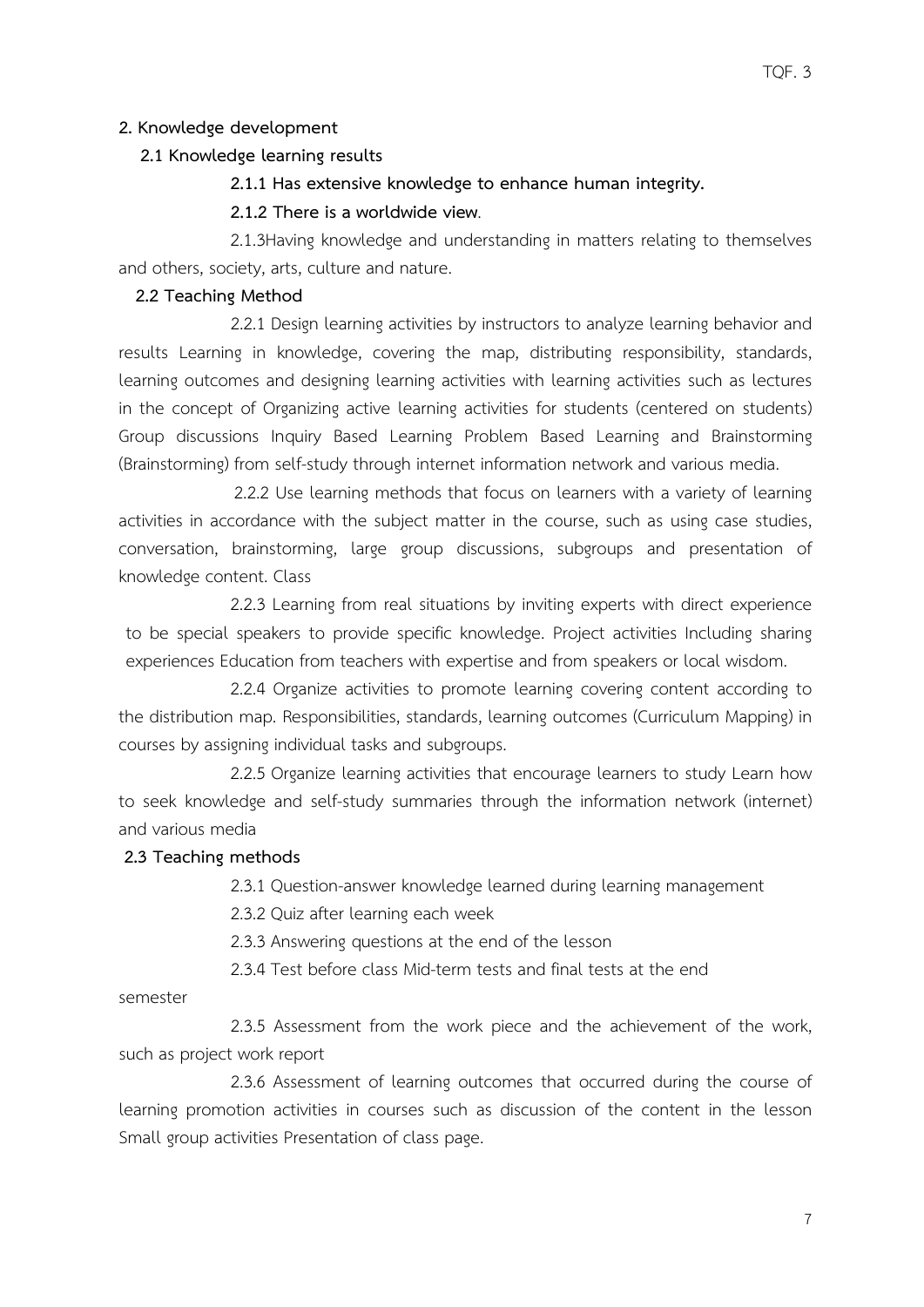## **3. Intellectual skills**

## **3.1 Learning results in intellectual skills**

- **3.1.3 Have critical thinking and problem-solving skills**
- **3.1.5 Have the skills necessary in the 21st century**

#### **3.2 Teaching methods**

3.2.1 Design learning activities by instructors to analyze learning behavior and results learning cognitive skills is covered according to the distribution map, responsibility, standards, results. Creating questions in the classroom continuously, learning activities, participation in brain learning for learners to learn Know the solution

3.2.3 Organize learning that focuses on systematic analytical thinking, including logical thinking

Group discussion and summarize the results with principles Reliable and can be referenced

3.2.4 Delegate tasks related to the use of acquired knowledge to solve problems of hospitality business by Project Based Learning and Segmentation to organize an exhibition summarizing the knowledge gained from learning, analyzing ideas Including learning from real conditions in the community To train and strengthen citizenship, which is a learning process for learners who must search, search, explore, investigate and research in various ways, allowing students to use case studies (Inquiry Based Learning) Problem Based Learning, Group Discussion.

3.2.5 Bring students to field trips outside the classroom related to the course content.

#### **3.3 Evaluation methods**

3.3.1 Evaluation of the actual situation during the activities that promote intellectual skills

3.3.2 Evaluation of work pieces in various forms, including the project report assigned

3.3.3 Question-Answer during learning management

3.3.4 Sub-test for mid-term and final exams.

## **4. Interpersonal Skills and Responsibility**

 **4.1 Expected outcome on Interpersonal Skills and Responsibility**

**4.1 Learning results in skills, interpersonal relationships and responsibilities that must be developed**

**4.1.1 Awareness of rights Their roles and duties as well as understanding, appreciating and respecting the rights of others**

**4.1.2 Valuable citizenship and responsible for Thai society and the world society.**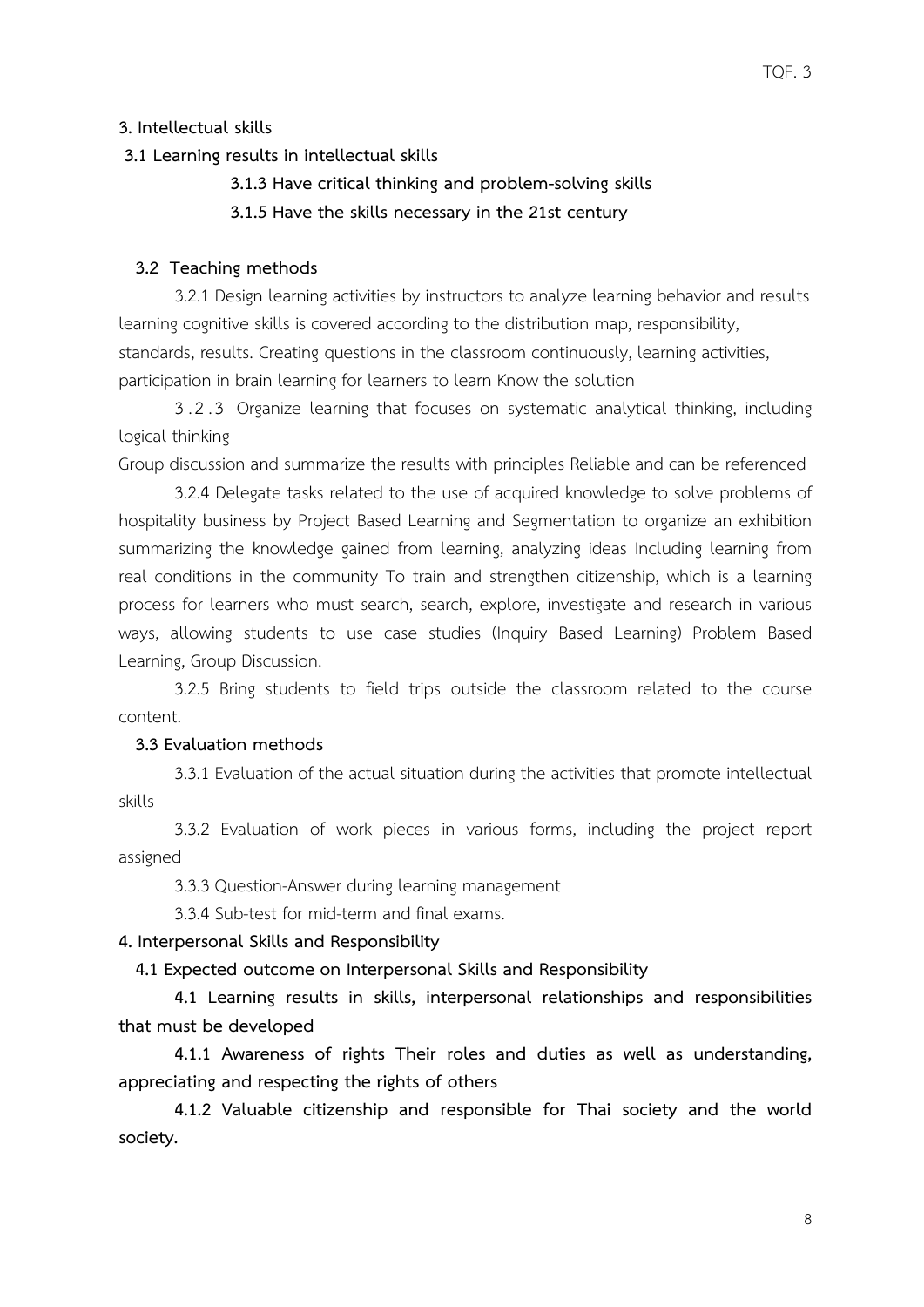4.1.3 Having skills in coordinating cooperation in team work Leadership and good followers have good human relations. Have skills in solving social problems such as perceiving problems Understanding the problem

Sorting priority of problems and seek solutions to peaceful problems

**4.1.4 Understanding the multicultural society Have the skills to interact with others creatively, realize and understand the culture of society in which they live, and understand cultural differences and can adapt in a multicultural society appropriately.**

#### **4.2 Teaching methods**

4.2.1 Design learning activities by instructors to analyze learning behavior and results Learning skills, interpersonal relationships and responsibilities To cover according to the distribution map

Responsibilities, standards, learning outcomes and design for learning activities With learning activities such as organizing participatory teaching activities to create mutual cooperation and responsibility

4.2.2 Teaching and learning management that focuses on group activities in case studies, discussion of teaching by problem solving

4.2.3 Manage teaching by assigning work as a group and use the group work process with sacrifice

4.2.4 Assign project group activities allowing students to use various skills In the 21st century for use in the pursuit of knowledge researching for answers, solving problems or testing according to their own interests throughout the development of the quality of the work itself in the future including promoting participation in activities that emphasize mutual support in the multicultural society.

4.2.5 Opportunity for students who do not attend classes presenting a new work that is different from the students who enter the class normally

## **4.3 Evaluation methods**

4.3.1 Evaluation of participation in group activities and team work

4.3.2 Observation of behavior, expression, sacrifices and volunteer spirit during participation in group activities

4.3.3) Evaluation of the success of the assigned project that shows the determination Divide roles, responsibilities, volunteerism, sacrifice and mutual support.

#### **5. Numerical Analysis and Information Technology Skills**

 **5.1 Expected outcome on Numerical Analysis and Information Technology Skills**

**5.1.1 Have knowledge in using media and information knowingly**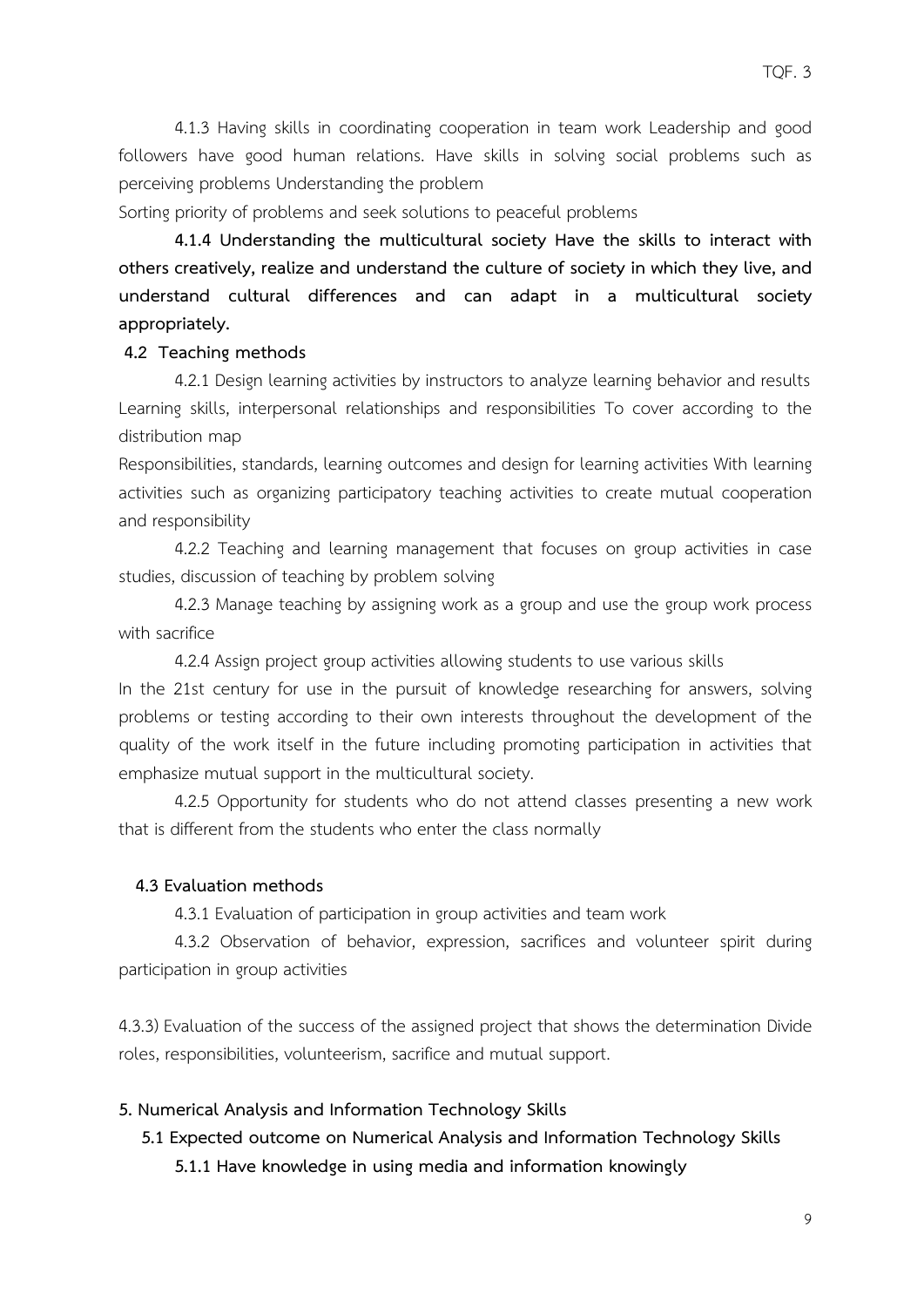5.1.3 Have skills in calculating Numerical and logical analysis

# **5.1.4 Having skills in using computers and various technology media in work and communication**

## **5.2 Teaching methods**

5.2.1 Design learning activities by instructors to analyze learning behavior and results Learn about numerical analysis skills, communication and use of technology to cover maps, distribution of responsibilities, standards, learning outcomes and design of learning activities with learning activities, such as organizing teaching and learning activities to recognize various situation analysis From case studies and examples from various information and media Organize learning activities through online media in order to have computer application and various technology media. In reporting or project assignment

5.2.2 Manage teaching that emphasizes logical thinking based on reason and effect

5.2.3 Focus on using technology in a variety of ways to organize learning activities such as creating communication channels between instructors and learners through online media using e-Learning in the Flipped classroom where students can learn and review lessons. Study and research on their own both before and after lessons that need to be attended by the instructor

5.2.4 Promoting the application of numerical analysis Logical thinking Reasonableness based on facts Data analysis Speaking and writing communication for reporting various contents according to the requirements in the course by using information technology in the preparation of reports or projects that study

#### **5.3 Evaluation methods**

5.3.1 Use question-answer related knowledge during learning management.

5.3.2 Sub-test after completion of learning management each week

5.3.3 Evaluate from assigned projects or work pieces assigned to use knowledge and skills in using various technology media. Engage in the creation of works and communications Throughout the presentation with various types of technology media appropriately.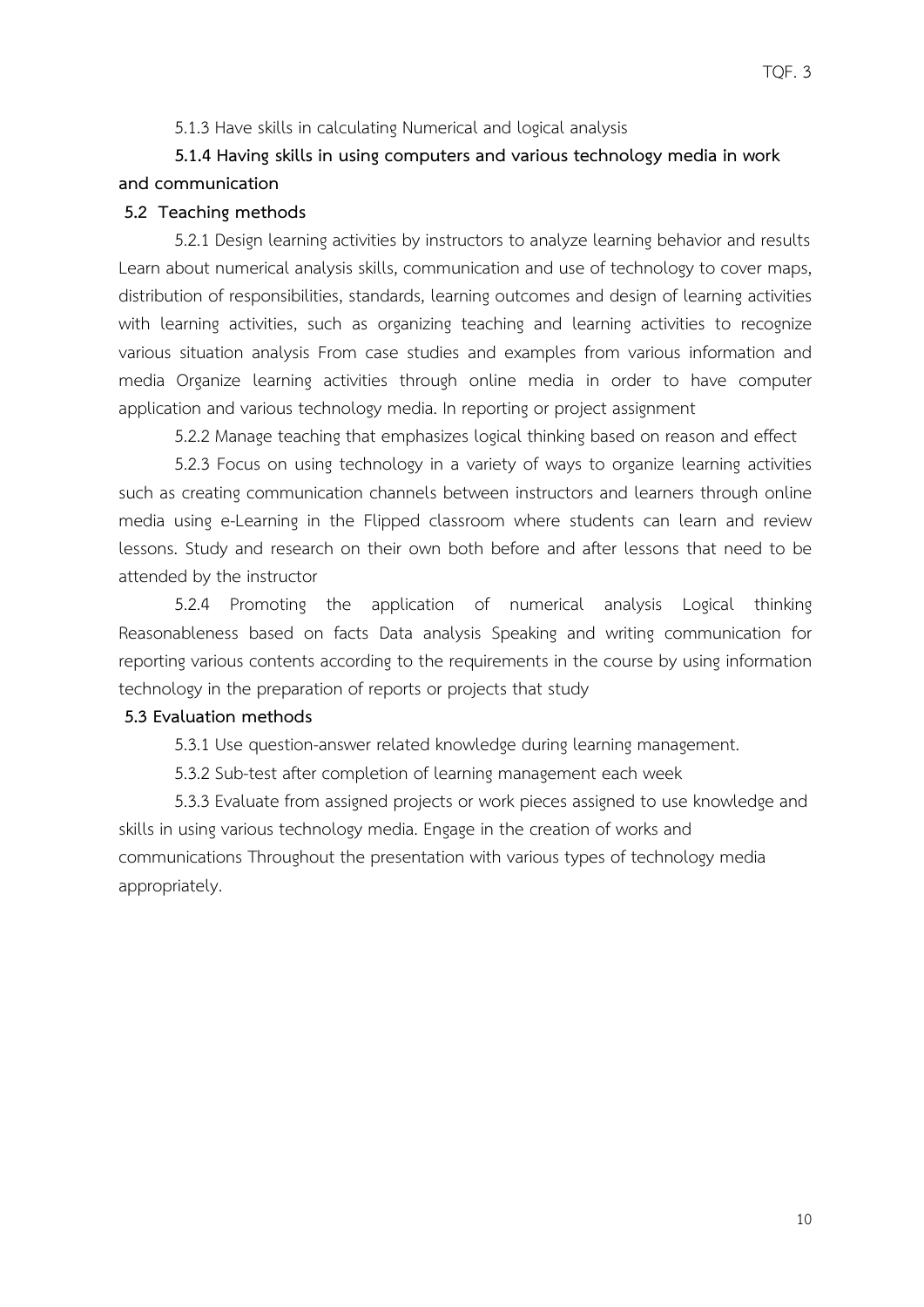# **Section 5 Teaching and Evaluation Plans**

# **1. Teaching plan**

|                |                             |                | Teaching & Learning                         |                  |
|----------------|-----------------------------|----------------|---------------------------------------------|------------------|
| Week           | <b>Topic</b>                | Hour           | Activities, Instructional<br>Media (if any) | Instructor       |
| $\mathbf{1}$   | Orientation and course      | $\mathfrak{Z}$ | Teaching & Learning                         | A.Thianrat       |
|                | content introduction        |                | Activities                                  | Chatphattaraphon |
|                | Basic agreement             |                | 1. Introduction Purpose of                  |                  |
|                | Teaching activities         |                | Teaching and Evaluation                     |                  |
|                | Measurement and             |                | 2. Describe and discuss                     |                  |
|                | evaluation                  |                | students' issues related to                 |                  |
|                | Assignment                  |                | the subject.                                |                  |
|                | And began to study the      |                | 3. Assign students to create                |                  |
|                | topic General knowledge     |                | a Mind Map.                                 |                  |
|                | about citizenship           |                | <b>Instructional Media</b>                  |                  |
|                | - Meaning of citizens       |                | PowerPoint Presentation                     |                  |
|                | - Citizenship concepts      |                | from textbook and Course                    |                  |
|                | - Development of            |                | outline                                     |                  |
|                | citizenship ideas           |                |                                             |                  |
|                | - Elements of citizenship   |                |                                             |                  |
|                | - Worldliness               |                |                                             |                  |
| $\overline{2}$ | Development of              | 3              | Teaching & Learning                         | A.Thianrat       |
|                | citizenship in the context  |                | Activities                                  | Chatphattaraphon |
|                | of global society and Thai  |                | 1. Describe and discuss                     |                  |
|                | society                     |                | students' issues related to                 |                  |
|                | By studying citizens in the |                | the subject.                                |                  |
|                | context of global society   |                | 2. Assign students to                       |                  |
|                | and Thai society, including |                | practice analysis from case                 |                  |
|                | - Look back at the world    |                | studies.                                    |                  |
|                | history to consider the     |                | <b>Instructional Media</b>                  |                  |
|                | context about the           |                | 1. Lecture with Power point                 |                  |
|                | development and             |                | and handout                                 |                  |
|                | obstacles of citizens       |                | 2. Class participation by the               |                  |
|                |                             |                | student                                     |                  |
|                | - American Revolution       |                | 3. Q&A                                      |                  |
|                | - The French Revolution     |                | 4. Summary                                  |                  |
|                | and the basic principles of |                |                                             |                  |
|                | citizenship                 |                |                                             |                  |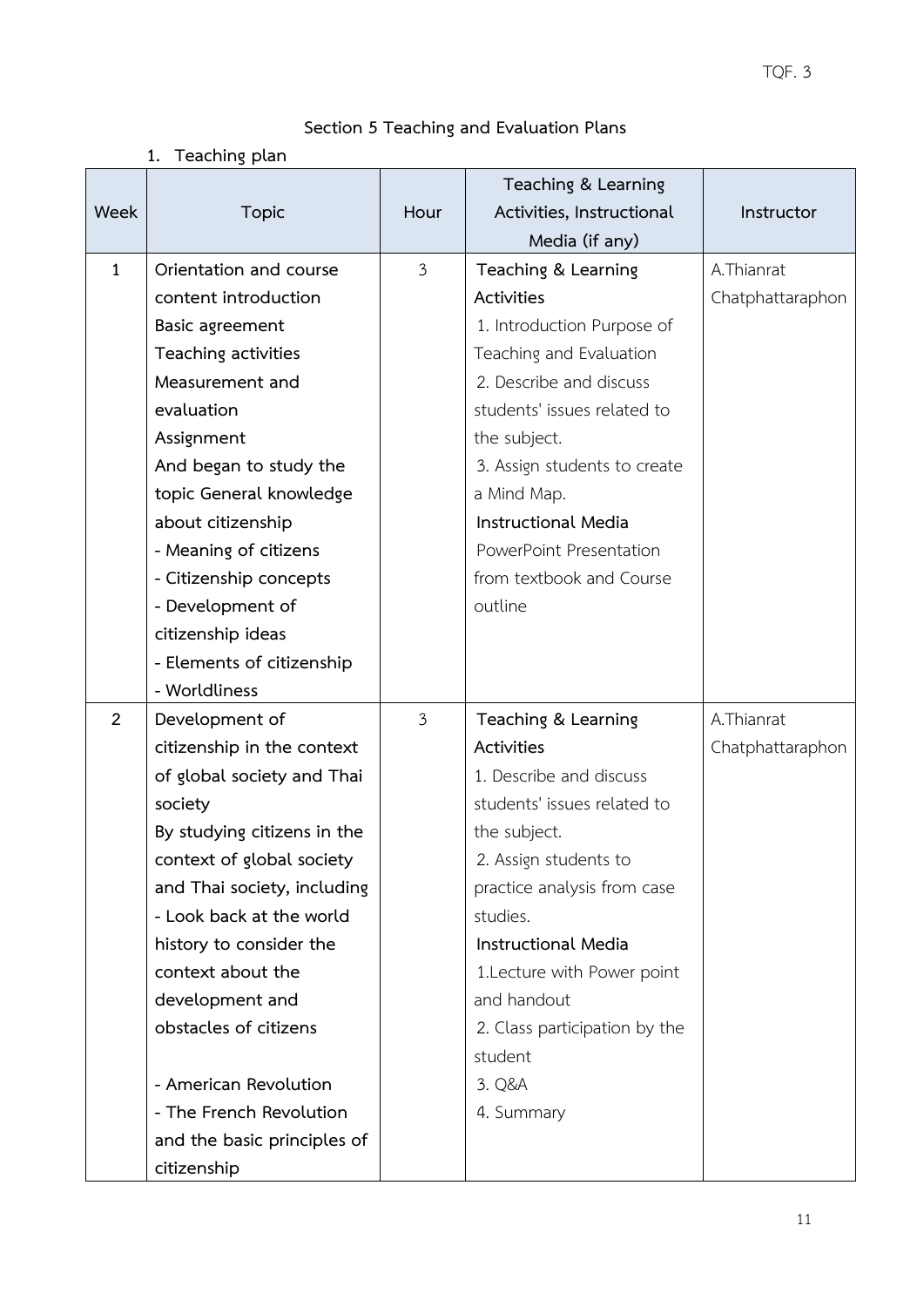|              |                             |                | Teaching & Learning           |                  |
|--------------|-----------------------------|----------------|-------------------------------|------------------|
| Week         | <b>Topic</b>                | Hour           | Activities, Instructional     | Instructor       |
|              |                             |                | Media (if any)                |                  |
|              | - Colonial era with impacts |                |                               |                  |
|              | on citizens                 |                |                               |                  |
|              | - World War 1 With          |                |                               |                  |
|              | impacts on citizens         |                |                               |                  |
|              | - World War 2nd With        |                |                               |                  |
|              | impacts on citizens         |                |                               |                  |
|              | - Cold War: ideology and    |                |                               |                  |
|              | impact on global            |                |                               |                  |
|              | citizenship                 |                |                               |                  |
|              | - World context in the      |                |                               |                  |
|              | post-Cold War era           |                |                               |                  |
| $\mathbf{3}$ | Wisdom heritage and Thai    | $\mathfrak{Z}$ | Teaching & Learning           | A.Thianrat       |
|              | citizenship                 |                | Activities                    | Chatphattaraphon |
|              | -Language                   |                | 1. Describe and discuss       |                  |
|              | - Art                       |                | students' issues related to   |                  |
|              | - politics                  |                | the subject.                  |                  |
|              | - Faculty of People: Thai   |                | 2. Assign students to         |                  |
|              | nation building Thai        |                | practice analysis from case   |                  |
|              | citizens under the          |                | studies.                      |                  |
|              | constitution                |                | <b>Instructional Media</b>    |                  |
|              |                             |                | 1.Lecture with Power point    |                  |
|              |                             |                | and handout                   |                  |
|              |                             |                | 2. Class participation by the |                  |
|              |                             |                | student                       |                  |
|              |                             |                | 3. Q&A                        |                  |
|              |                             |                | 4. Summary                    |                  |
| 4            | Constitution and            | $\mathfrak{Z}$ | Teaching & Learning           | A.Thianrat       |
|              | democratic citizenship      |                | Activities                    | Chatphattaraphon |
|              |                             |                | 1. Describe and discuss       |                  |
|              |                             |                | students' issues related to   |                  |
|              |                             |                | the subject.                  |                  |
|              |                             |                | 2. Assign students to         |                  |
|              |                             |                | practice analysis from case   |                  |
|              |                             |                | studies.                      |                  |
|              |                             |                | <b>Instructional Media</b>    |                  |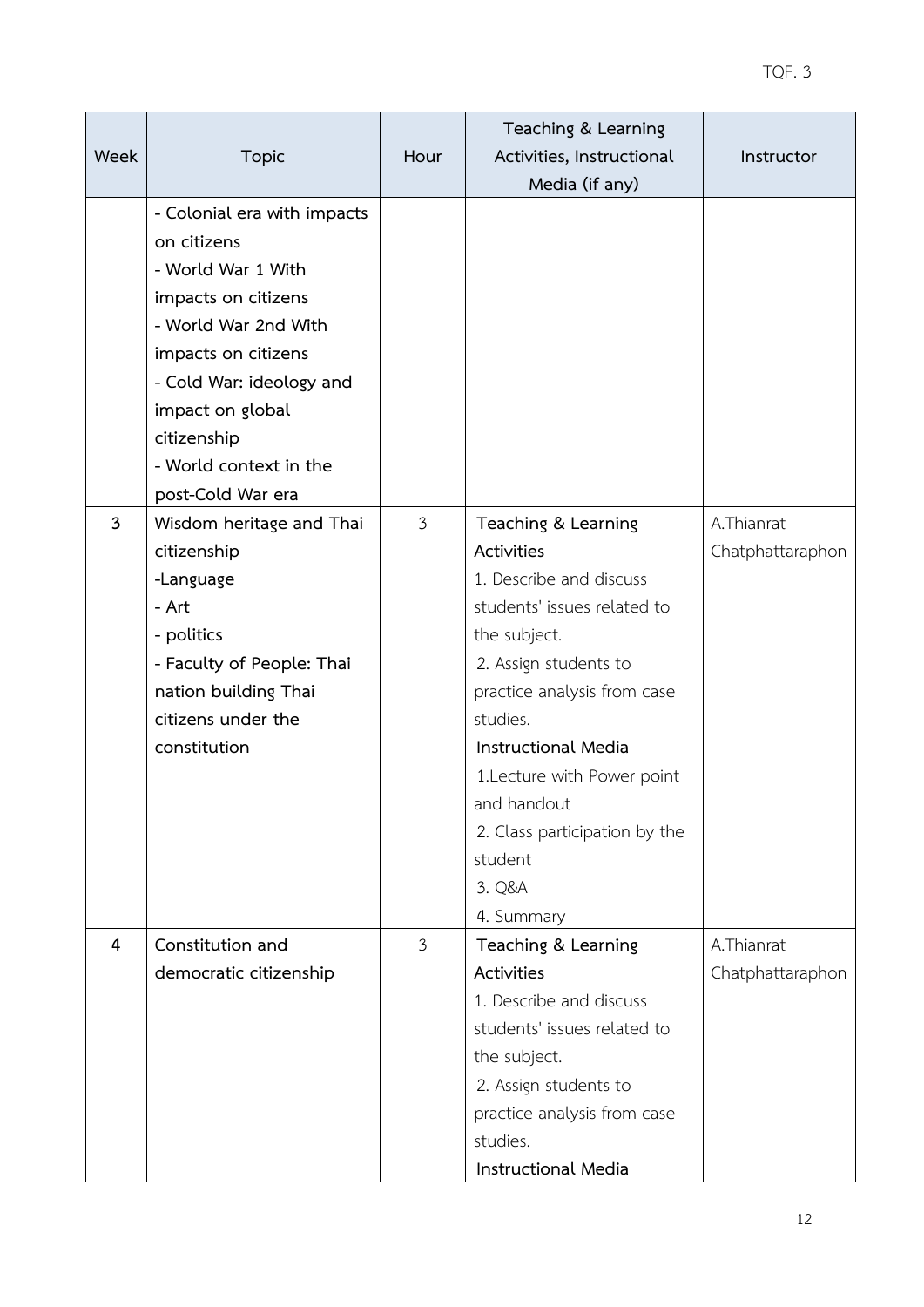|                |                           |                | Teaching & Learning           |                  |
|----------------|---------------------------|----------------|-------------------------------|------------------|
| Week           | <b>Topic</b>              | Hour           | Activities, Instructional     | Instructor       |
|                |                           |                | Media (if any)                |                  |
|                |                           |                | 1.Lecture with Power point    |                  |
|                |                           |                | and handout                   |                  |
|                |                           |                | 2. Class participation by the |                  |
|                |                           |                | student                       |                  |
|                |                           |                | 3. Q&A                        |                  |
|                |                           |                | 4. Summary                    |                  |
| 5              | Citizens and political    | $\mathfrak{Z}$ | Teaching & Learning           | A.Thianrat       |
|                | participation             |                | Activities                    | Chatphattaraphon |
|                | - Concept of political    |                | 1. Describe and discuss       |                  |
|                | participation             |                | students' issues related to   |                  |
|                | - Meaning, significance   |                | the subject.                  |                  |
|                | - the level of political  |                | 2. Assign students to         |                  |
|                | participation             |                | practice analysis from case   |                  |
|                | - Participation model     |                | studies.                      |                  |
|                | - Political participation |                | <b>Instructional Media</b>    |                  |
|                | under the Constitution    |                | 1. Lecture with Power point   |                  |
|                |                           |                | and handout                   |                  |
|                |                           |                | 2. Class participation by the |                  |
|                |                           |                | student                       |                  |
|                |                           |                | 3. Q&A                        |                  |
|                |                           |                | 4. Summary                    |                  |
| 6              |                           | 3              | Teaching & Learning           | A.Thianrat       |
|                | Human rights and          |                | Activities                    | Chatphattaraphon |
|                | citizenship               |                | Describe and discuss          |                  |
|                | - Importance              |                | students' issues related to   |                  |
|                | - Developing              |                | the subject.                  |                  |
|                | - The role of citizens in |                | <b>Instructional Media</b>    |                  |
|                | promoting human rights    |                | 1. Lecture by Guess speaker   |                  |
|                |                           |                | 2. Group activities           |                  |
|                |                           |                | 3. Q&A                        |                  |
|                |                           |                | 4. Summary                    |                  |
| $\overline{7}$ | Citizens and social       | $\mathfrak{Z}$ | Teaching & Learning           | A.Thianrat       |
|                | responsibility            |                | Activities                    | Chatphattaraphon |
|                | - Concepts, roles, and    |                | 1. Describe and discuss       |                  |
|                | social responsibility     |                | students' issues related to   |                  |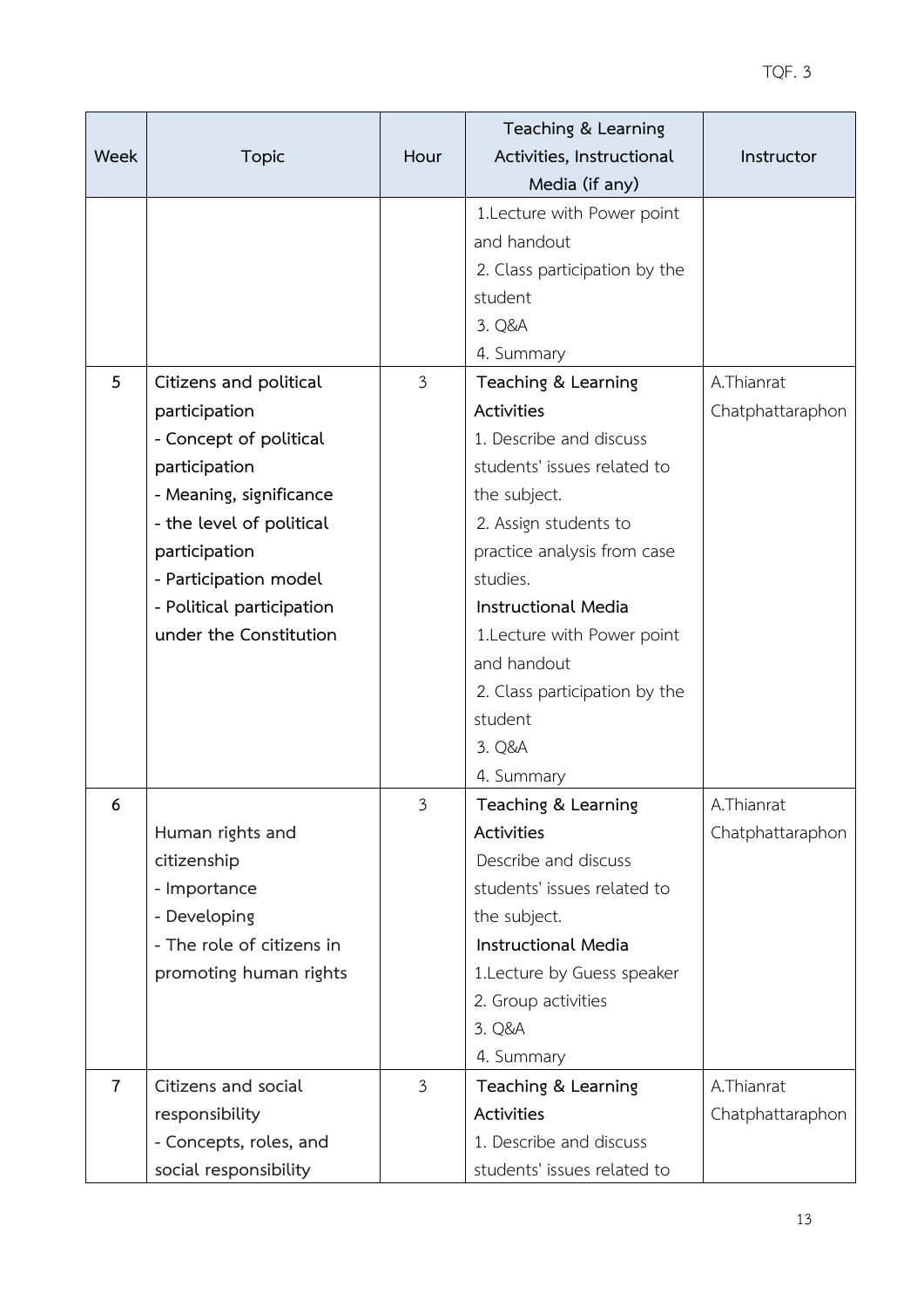|      |                    |                | Teaching & Learning           |                  |
|------|--------------------|----------------|-------------------------------|------------------|
| Week | <b>Topic</b>       | Hour           | Activities, Instructional     | Instructor       |
|      |                    |                | Media (if any)                |                  |
|      |                    |                | the subject.                  |                  |
|      |                    |                | 2. Assign students to         |                  |
|      |                    |                | practice analysis from case   |                  |
|      |                    |                | studies.                      |                  |
|      |                    |                | Instructional Media           |                  |
|      |                    |                | 1. Lecture with Power point   |                  |
|      |                    |                | and handout                   |                  |
|      |                    |                | 2. Class participation by the |                  |
|      |                    |                | student                       |                  |
|      |                    |                | 3. Q&A                        |                  |
|      |                    |                | 4. Summary                    |                  |
| 8    | Citizens and Anti- | $\mathfrak{Z}$ | Teaching & Learning           | A.Thianrat       |
|      | Corruption 1       |                | Activities                    | Chatphattaraphon |
|      |                    |                | 1. Describe and discuss       |                  |
|      |                    |                | students' issues related to   |                  |
|      |                    |                | the subject.                  |                  |
|      |                    |                | 2. Assign students to         |                  |
|      |                    |                | practice analysis from case   |                  |
|      |                    |                | studies.                      |                  |
|      |                    |                | <b>Instructional Media</b>    |                  |
|      |                    |                | 1. Lecture with Power point   |                  |
|      |                    |                | and handout                   |                  |
|      |                    |                | 2. Class participation by the |                  |
|      |                    |                | student                       |                  |
|      |                    |                | 3. Q&A                        |                  |
|      |                    |                | 4. Summary                    |                  |
|      |                    |                | 5. Mid-Term examination       |                  |
|      |                    |                | paper                         |                  |
| 9    | Citizens and Anti- | $\mathfrak{Z}$ | Teaching & Learning           | A.Thianrat       |
|      | Corruption 2       |                | Activities                    | Chatphattaraphon |
|      |                    |                | 1. Describe and discuss       |                  |
|      |                    |                | students' issues related to   |                  |
|      |                    |                | the subject.                  |                  |
|      |                    |                | 2. Assign students to         |                  |
|      |                    |                | practice analysis from case   |                  |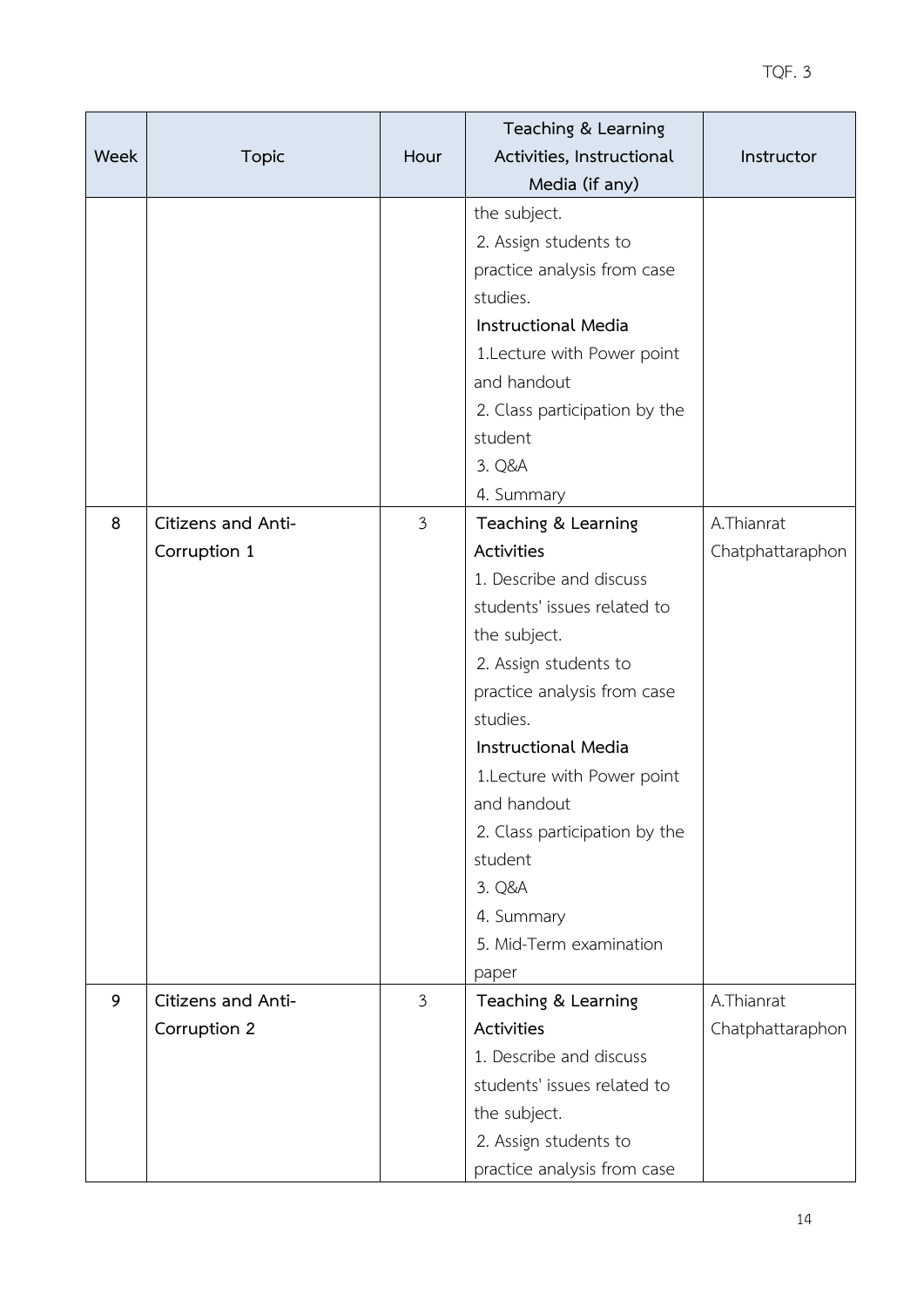|             |                            |                | Teaching & Learning           |                  |
|-------------|----------------------------|----------------|-------------------------------|------------------|
| <b>Week</b> | <b>Topic</b>               | Hour           | Activities, Instructional     | Instructor       |
|             |                            |                | Media (if any)                |                  |
|             |                            |                | studies.                      |                  |
|             |                            |                | <b>Instructional Media</b>    |                  |
|             |                            |                | 1. Lecture with Power point   |                  |
|             |                            |                | and handout                   |                  |
|             |                            |                | 2. Class participation by the |                  |
|             |                            |                | student                       |                  |
|             |                            |                | 3. Q&A                        |                  |
|             |                            |                | 4. Summary                    |                  |
| 10          | Citizens and ways to       | $\overline{3}$ | Teaching & Learning           | A.Thianrat       |
|             | prevent corruption         |                | Activities                    | Chatphattaraphon |
|             | (Guidelines to prevent and |                | 1. Describe and discuss       |                  |
|             | suppress corruption)       |                | students' issues related to   |                  |
|             |                            |                | the subject.                  |                  |
|             |                            |                | 2. Assign students to         |                  |
|             |                            |                | practice analysis from case   |                  |
|             |                            |                | studies.                      |                  |
|             |                            |                | Instructional Media           |                  |
|             |                            |                | 1. Lecture with Power point   |                  |
|             |                            |                | and handout                   |                  |
|             |                            |                | 2. Class participation by the |                  |
|             |                            |                | student                       |                  |
|             |                            |                | 3. Q&A                        |                  |
|             |                            |                | 4. Summary                    |                  |
| 11          | Citizens and ways to       | 3              | Teaching & Learning           | A.Thianrat       |
|             | prevent corruption         |                | Activities                    | Chatphattaraphon |
|             | (Guidelines to prevent and |                | 1. Describe and discuss       |                  |
|             | suppress corruption)       |                | students' issues related to   |                  |
|             |                            |                | the subject.                  |                  |
|             |                            |                | 2. Assign students to         |                  |
|             |                            |                | practice analysis from case   |                  |
|             |                            |                | studies.                      |                  |
|             |                            |                | <b>Instructional Media</b>    |                  |
|             |                            |                | 1. Lecture with Power point   |                  |
|             |                            |                | and handout                   |                  |
|             |                            |                | 2. Class participation by the |                  |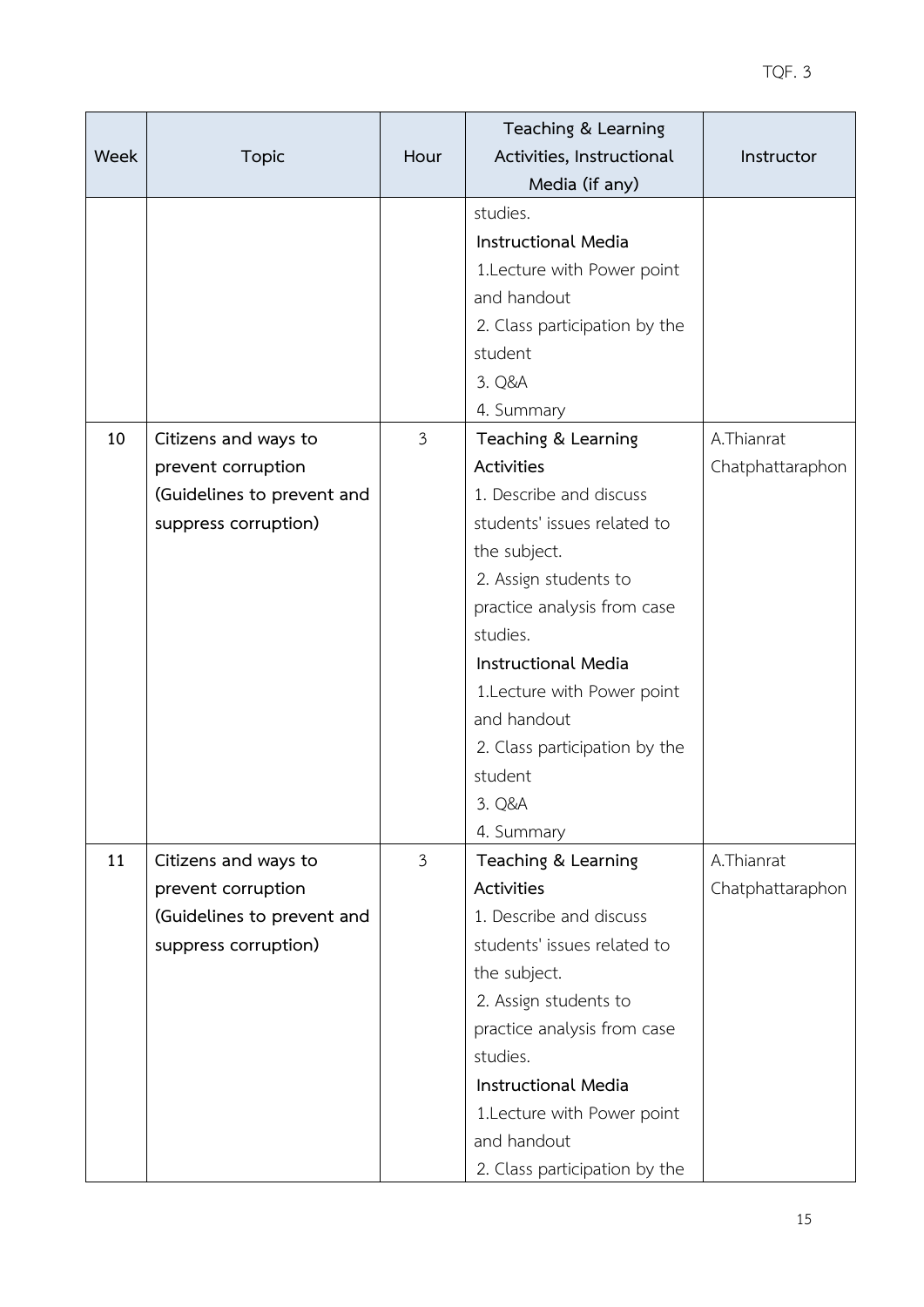|      |                             |                | Teaching & Learning           |                  |
|------|-----------------------------|----------------|-------------------------------|------------------|
| Week | <b>Topic</b>                | Hour           | Activities, Instructional     | Instructor       |
|      |                             |                | Media (if any)                |                  |
|      |                             |                | student                       |                  |
|      |                             |                | 3. Q&A                        |                  |
|      |                             |                | 4. Summary                    |                  |
| 12   | Morality, ethics and        | $\mathfrak{Z}$ | Teaching & Learning           | A.Thianrat       |
|      | citizenship                 |                | Activities                    | Chatphattaraphon |
|      |                             |                | 1. Describe and discuss       |                  |
|      |                             |                | students' issues related to   |                  |
|      |                             |                | the subject.                  |                  |
|      |                             |                | 2. Assign students to         |                  |
|      |                             |                | practice analysis from case   |                  |
|      |                             |                | studies.                      |                  |
|      |                             |                | <b>Instructional Media</b>    |                  |
|      |                             |                | 1. Lecture with Power point   |                  |
|      |                             |                | and handout                   |                  |
|      |                             |                | 2. Class participation by the |                  |
|      |                             |                | student                       |                  |
|      |                             |                | 3. Q&A                        |                  |
|      |                             |                | 4. Summary                    |                  |
| 13   | Citizens in the digital age | $\mathfrak{Z}$ | Teaching & Learning           | A.Thianrat       |
|      | society                     |                | Activities                    | Chatphattaraphon |
|      |                             |                | 1. Describe and discuss       |                  |
|      |                             |                | students' issues related to   |                  |
|      |                             |                | the subject.                  |                  |
|      |                             |                | 2. Assign students to         |                  |
|      |                             |                | practice analysis from case   |                  |
|      |                             |                | studies.                      |                  |
|      |                             |                | <b>Instructional Media</b>    |                  |
|      |                             |                | 1. Lecture with Power point   |                  |
|      |                             |                | and handout                   |                  |
|      |                             |                | 2. Class participation by the |                  |
|      |                             |                | student                       |                  |
|      |                             |                | 3. Q&A                        |                  |
|      |                             |                | 4. Summary                    |                  |
| 14   | Philosophy of sufficiency   |                | Teaching & Learning           | A.Thianrat       |
|      | economy and application     |                | Activities                    | Chatphattaraphon |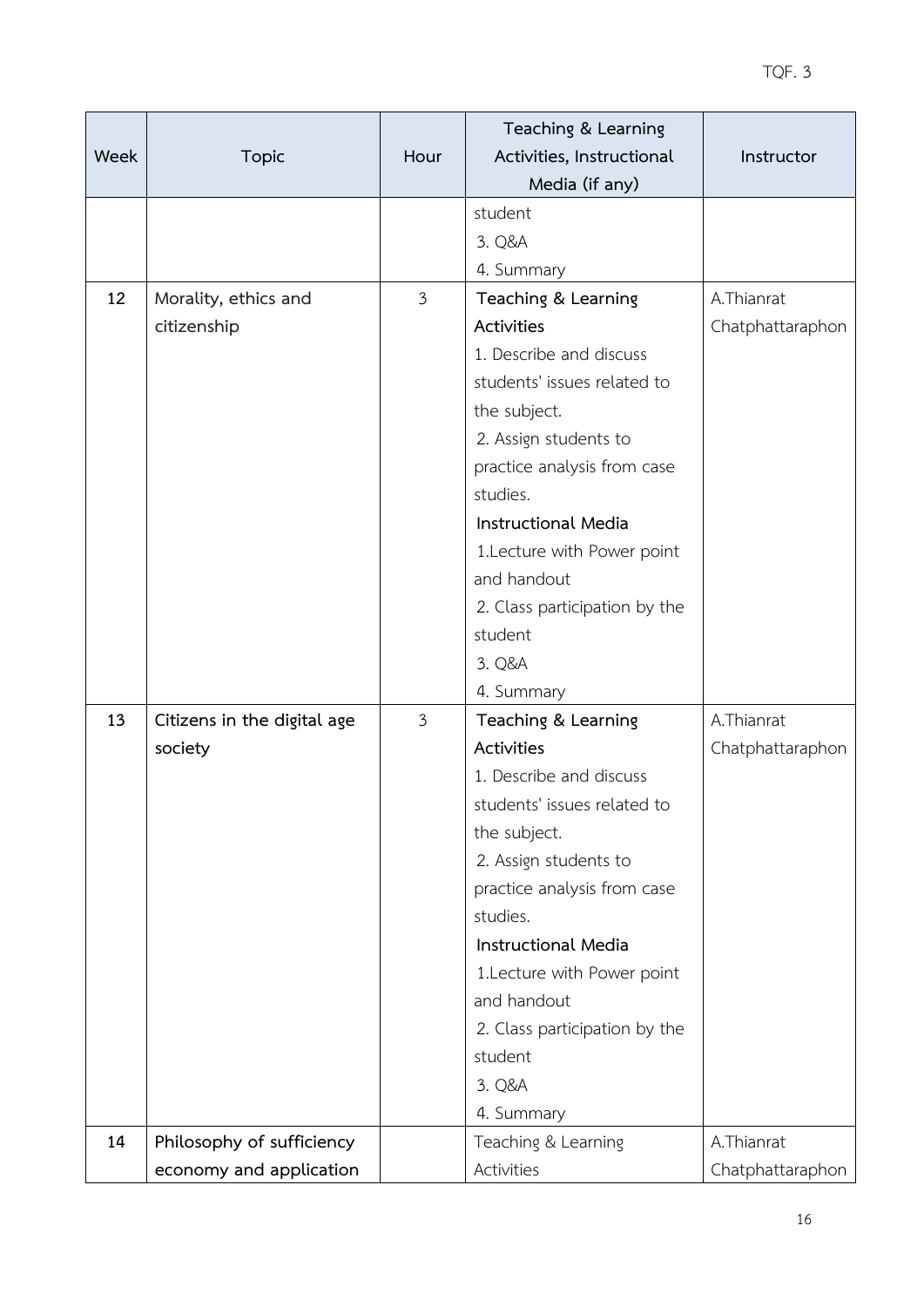| Week | <b>Topic</b>              | Hour | Teaching & Learning<br>Activities, Instructional<br>Media (if any)                                                                                                                                                                           | Instructor       |
|------|---------------------------|------|----------------------------------------------------------------------------------------------------------------------------------------------------------------------------------------------------------------------------------------------|------------------|
|      |                           |      | 1. Describe and discuss<br>students' issues related to<br>the subject.<br>2. Assign students to practice<br>analysis from case studies.<br>Instructional Media<br>1.Lecture with Power point<br>and handout<br>2. Class participation by the |                  |
|      |                           |      | student<br>3. Q&A<br>4. Summary                                                                                                                                                                                                              |                  |
| 15   | Creating Thai citizenship |      | Teaching & Learning                                                                                                                                                                                                                          | A.Thianrat       |
|      | and a good world          |      | Activities                                                                                                                                                                                                                                   | Chatphattaraphon |
|      | -Review lessons, summary  |      | 1. Describe and discuss                                                                                                                                                                                                                      |                  |
|      | work                      |      | students' issues related to                                                                                                                                                                                                                  |                  |
|      |                           |      | the subject.                                                                                                                                                                                                                                 |                  |
|      |                           |      | 2. Assign students to practice                                                                                                                                                                                                               |                  |
|      |                           |      | analysis from case studies.                                                                                                                                                                                                                  |                  |
|      |                           |      | Instructional Media                                                                                                                                                                                                                          |                  |
|      |                           |      | 1.Lecture with Power point                                                                                                                                                                                                                   |                  |
|      |                           |      | and handout                                                                                                                                                                                                                                  |                  |
|      |                           |      | 2. Class participation by the                                                                                                                                                                                                                |                  |
|      |                           |      | student                                                                                                                                                                                                                                      |                  |
|      |                           |      | 3. Q&A                                                                                                                                                                                                                                       |                  |
|      |                           |      | 4. Summary                                                                                                                                                                                                                                   |                  |
|      | Final Examination         |      |                                                                                                                                                                                                                                              |                  |

# **2. Evaluation plan**

| Activities | <b>Expected outcomes</b>    | Methods                        | Week     | Percentage |
|------------|-----------------------------|--------------------------------|----------|------------|
|            | 1.1.1, 1.1.2, 1.1.3,        | 1. Discipline behavior         | $1 - 15$ | 20         |
|            | 1.1.4, 2.1.1, 2.1.2, 2.1.3, | Expression, responsibility and |          |            |
|            | 3.1.3, 3.1.5, 4.1.1, 4.1.2, | participation                  |          |            |
|            | 4.1.3                       | 2. Issues of knowledge,        |          |            |
|            | 4.1.4, 5.1.1, 5.1.3, 5.1.4  | knowledge, integration of      |          |            |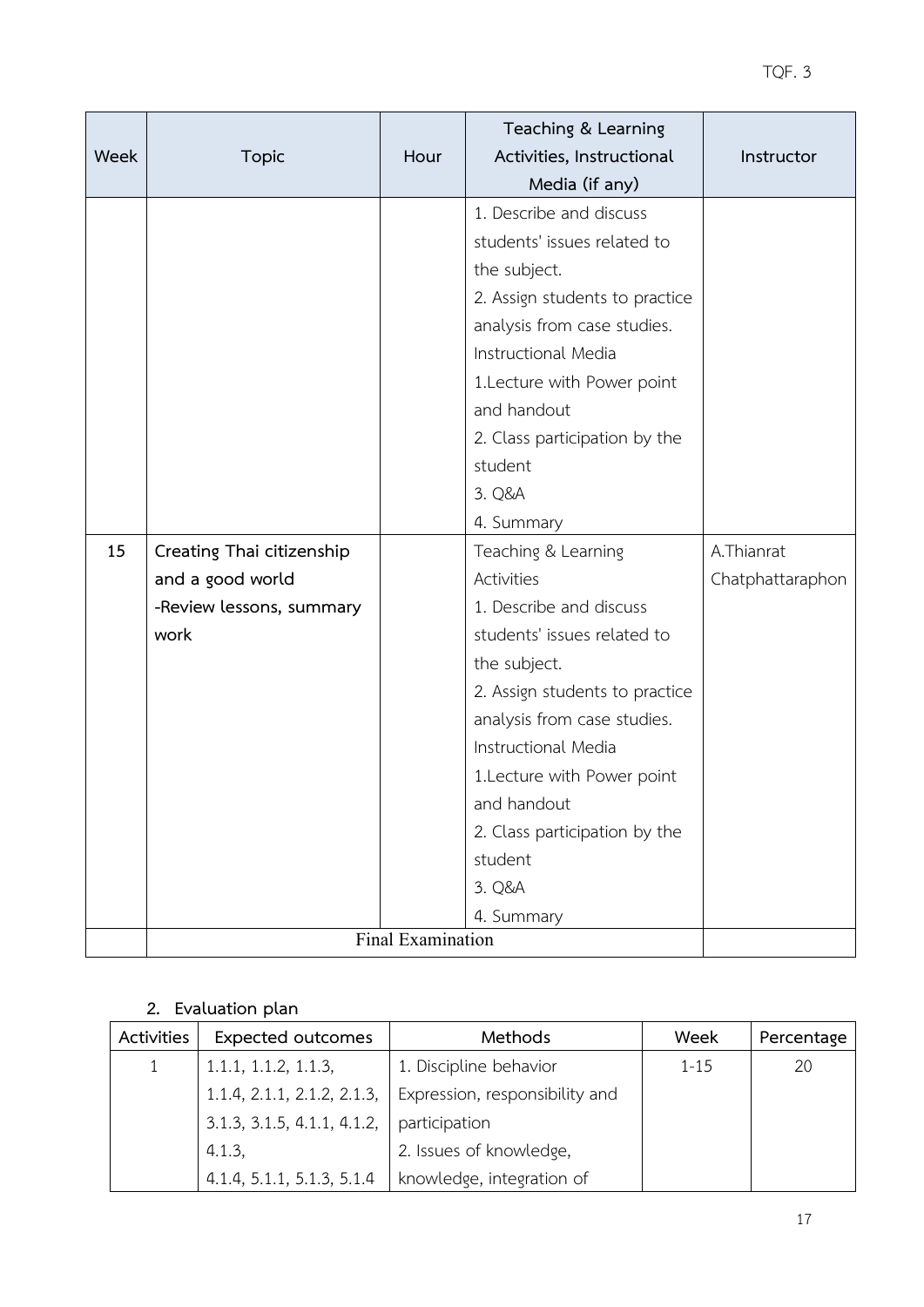|                |                          | information search And          |                    |    |
|----------------|--------------------------|---------------------------------|--------------------|----|
|                |                          | application                     |                    |    |
|                |                          | 3. Presentation of work Work    |                    |    |
|                |                          | and achievement                 |                    |    |
| 2              | Individual task assigned | - Evaluate on time delivery.    | 3, 5, 7, 9, 11, 13 | 20 |
|                | / Sub-test               | - Evaluation of the quality of  |                    |    |
|                |                          | work / score obtained from      |                    |    |
|                |                          | the test.                       |                    |    |
|                | Group assignment         | - Evaluation of quality of work |                    |    |
|                |                          | - Presentation                  |                    |    |
| 3              | Mid-term examination     | Score from the Mid-term         | 8                  | 30 |
|                |                          | examination                     |                    |    |
| $\overline{4}$ | Final examination        | Score from the final            | 16                 | 30 |
|                |                          | examination                     |                    |    |

# **Section 6 Teaching Materials and Resources**

# **1. Texts and main documents**

Textbook for study, Smart Thai and Global Citizens and E-learning**.**

# **Section 7 Evaluation and Improvement of Course Management**

## **1. Strategies for effective course evaluation by students**

- Assess the effectiveness of teaching and learning.
- Conversations between instructors and students.

- Students evaluate the instructors' teaching individually through the university online system.

# **2. Evaluation strategies in teaching methods**

Student achievement

# **3. Improvement of teaching methods**

Based on student achievement. As well as, Conversation with students and performance evaluation of teaching and learning.

# **4. Evaluation of students' learning outcome**

- Verification of ratings from Randomly inspect student's work.
- There is a review by a panel of qualified reviewers who are not regular lecturers.